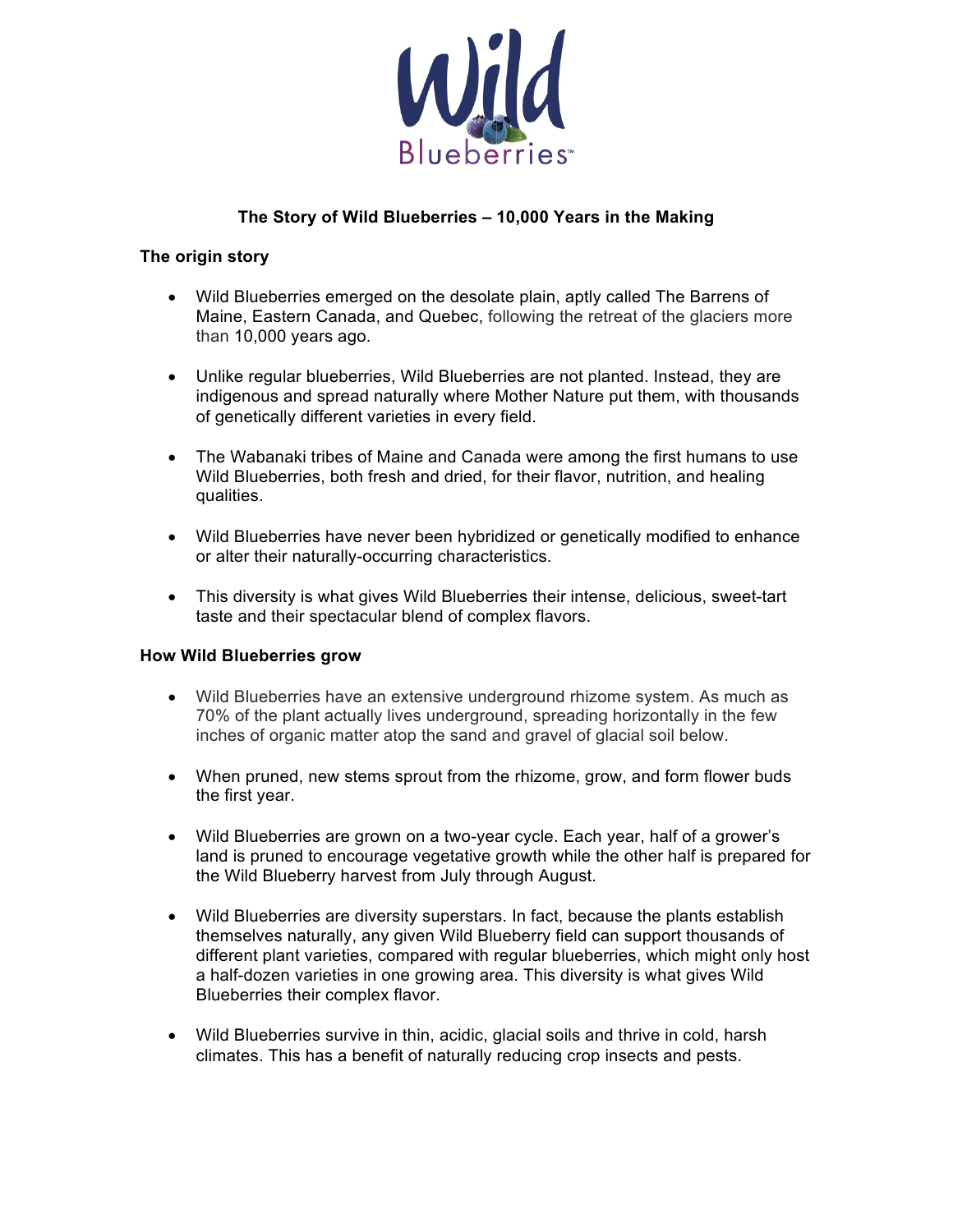# **FACT SHEET 2**

### **Health Benefits of Wild Blueberries vs. Regular Blueberries**

- Most people don't know that there are two kinds of blueberries Wild Blueberries and regular cultivated blueberries – and that they are vastly different.
- The millions of plants on the Wild Blueberry Barrens provide a unique genetic diversity and complex flavor profile that cannot be duplicated by cultivated blueberries, which have only a few varieties per acre.
- Maine's leading expert on Wild Blueberry plants, David Yarborough, Ph.D., professor of horticulture at the University of Maine, notes that Wild Blueberries have adapted to their native environment over thousands of years and have more plant diversity than their regular cultivated counterparts.
- They also contain a more intense concentration of bioactive plant compounds that provide taste and health benefits.

## **Health advantages of Wild Blueberries**

- Wild Blueberries have **twice the antioxidant** capacity per serving as compared to regular cultivated blueberries.
- Wild Blueberries have a **higher skin-to-pulp ratio** than their larger cultivated counterparts. More skin and less water equals more antioxidant-rich pigment and more intense blueberry flavor.
- Wild Blueberries have **30% less sugar** than cultivated varieties, with just 10 grams of sugar per cup. Wild Blueberries are a low-glycemic food, scoring 53 on the 100 point Glycemic Index. They also have just 80 calories per one-cup serving.
- One cup of Wild Blueberries provides 4 mg or 200% of the recommended daily allowance of **manganese**, which the body needs to regulate blood sugar, heal skin problems, and maintain strong bone health. One serving (1 cup) of Wild Blueberries contains 8x the manganese as compared to regular cultivated blueberries.
- With 0.8 mg of **iron** per cup, Wild Blueberries are ideal for anyone not eating other iron-rich foods, like meat.
- With 6.2 grams of **fiber** per cup—25% of the recommended daily allowance—Wild Blueberries provide a delicious way to boost fiber intake. One serving of Wild Blueberries has 72% more fiber than regular blueberries.
- Wild Blueberries have a higher concentration per serving of the flavonoid **anthocyanin**, a phytochemical found in blue-pigmented fruit, that is recognized for its anti-inflammatory and antioxidant properties. So when you eat Wild Blueberries, you get more of what it takes to combat chronic diseases and promote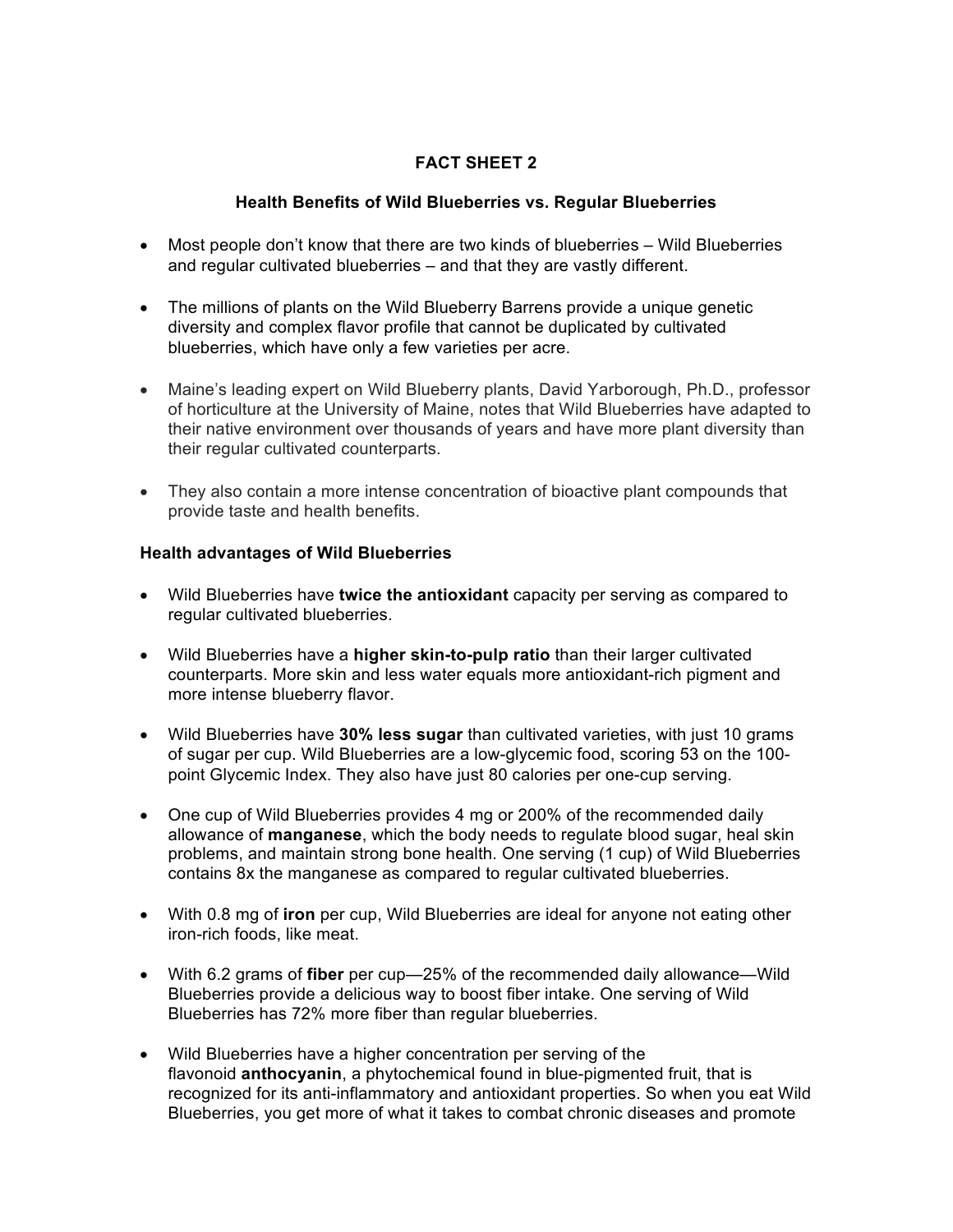healthy aging.

• Extensive research is revealing just how much Wild Blueberries can improve human health. Findings suggest that the antioxidant and anti-inflammatory properties of Wild Blueberries may contribute to better brain health, gut health, heart health, cancer prevention, reduced risk of diabetes, and increased urinary tract health.

#### **Wild Blueberry health research**

To read about the dozens of health studies that have been conducted and to view a range of videos and consumer information, please visit www.wildblueberries.com. Health Research-Related Links:

http://www.wildblueberries.com/health-research/research/ http://www.wildblueberries.com/health-research/antioxidants/ http://www.wildblueberries.com/health-research/nutrition/ http://www.wildblueberries.com/the-better-blueberry/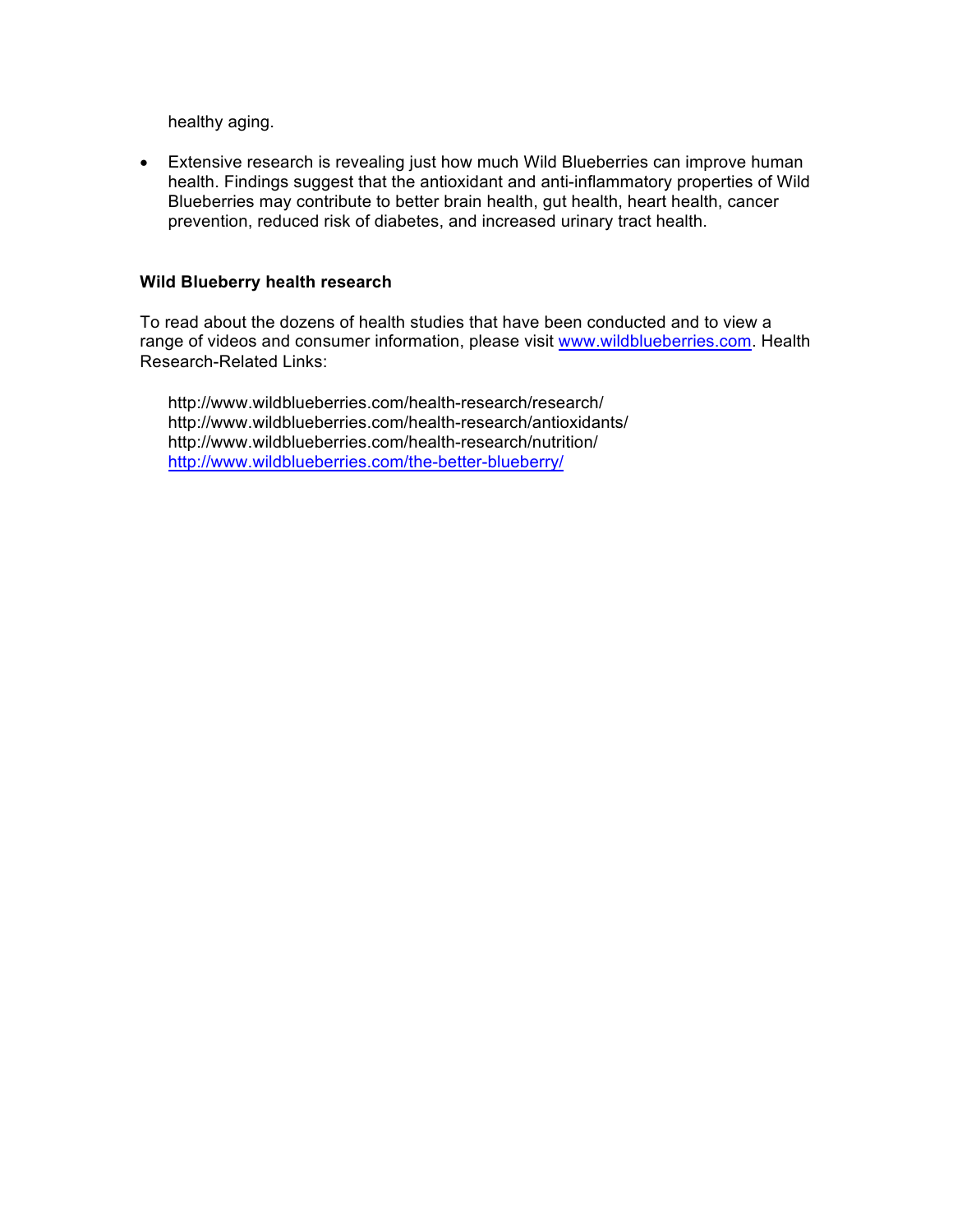## **FACT SHEET 3**

#### **Frozen Locks in Freshness – An Emerging Awareness**

- 99% percent of the annual Wild Blueberry harvest is individually quick frozen (IQF) within hours of being harvested. The remaining 1% is sold fresh, mostly in New England during the month of August.
- Freezing Wild Blueberries within 24 hours of harvest helps ensure that their health benefits are locked in.
- Research conducted by the University of California Davis found that frozen fruits and vegetables have the same or *greater* nutritional value as their fresh counterparts.
- Imported fresh berries and even berries grown in the United States are often picked prematurely, before they fully ripen, in order to endure long journeys and transportation delays before ultimately being sold as fresh fruit. It's well documented that the moment a fruit is picked, its taste, antioxidant and nutritional values begin to deteriorate.
- Frozen Wild Blueberries often are less expensive than imported fresh berries.
- When consumers choose frozen Wild Blueberries, they are directly supporting rural farmers and their families in Eastern Maine and Canada. Because many farms are multi-generational, the purchases are helping preserve a rural way of life that has been enjoyed for hundreds of years.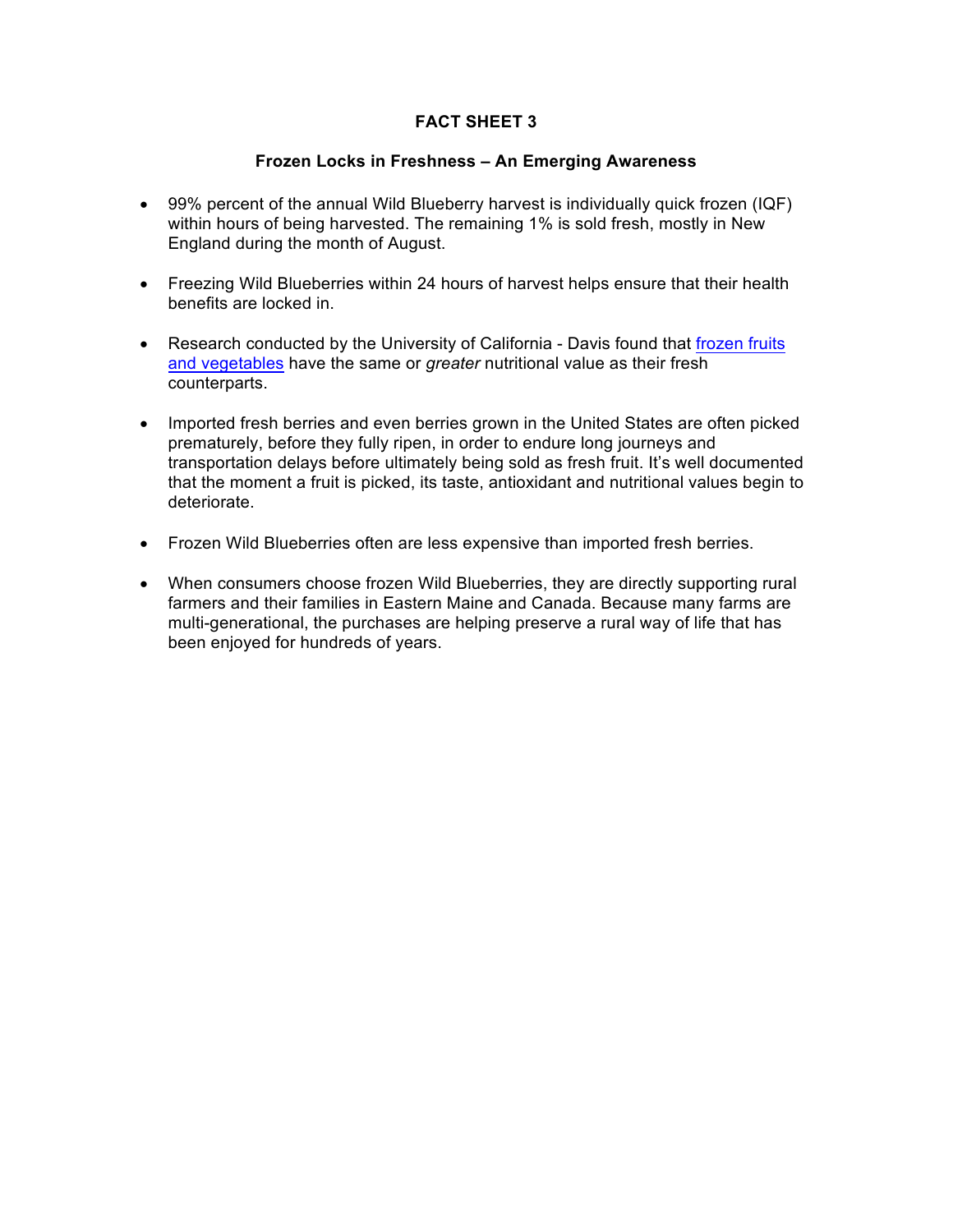# **FACT SHEET 4**

## **Harvest, Crop Management, Pollination, Organic, and Economic Impact**

#### **Harvest changes over time**

- Wild Blueberries were originally handpicked and packed in small wooden boxes, canned, and taken by schooner and then by rail to urban markets.
- In the 1800's, a hand rake was developed (and since improved upon) and is still in use on Wild Blueberry fields.
- A mechanical harvester was developed in the 1970's at the University of Maine and a version of this tractor now harvests more the 80% of the Wild Blueberry crop.

## **Survival strategy and irrigation**

- Wild Blueberries are a stress tolerant plant that is able to survive and thrive in low pH sandy, loam soils that do not hold much water.
- Maine has ample rainfall about 45 inches a year but the summers can be dry and precipitation uneven.
- Wild Blueberries need about one inch of rain each week; therefore some growers have invested in irrigation systems to insure the plants have the water they need for optimal productivity.

#### **Two-year cropping cycle**

- Native Americans discovered that Wild Blueberry fields increase their yield when pruned or burned. Originally they used a practice of burning the fields every 5 years.
- Research from the 1960's indicated 2-year burn cycles to be the most productive and this practice was quickly adopted by growers.
- After the oil crisis of the 1970's, research done by the University of Maine indicated that mechanical mowing to within one inch of the ground was an effective alternative to burning and much lower in cost.
- Today, most fields are mowed. Over time, fields have also been leveled and cleared of large rocks, streamlining the mowing process.

#### **Low-input crop**

- Wild Blueberries are often referred to as a "low-input" crop because they are native to Maine, Eastern Canada and Quebec; they have adapted to a unique growing environment; and they are naturally resistant to many native pests.
- Over the past 6 decades, Wild Blueberry growers have partnered with the University of Maine to develop state-of-the-art methods for controlling insects and plant disease, while also minimizing the use of pesticides.
- Just like all farmers, Wild Blueberry growers are challenged to minimize crop damage caused by environmental stressors such as disease, drought, insect damage, and inclement weather.
- Throughout the crop cycle, growers monitor disease and insect levels to help minimize fruit destruction without harming the environment.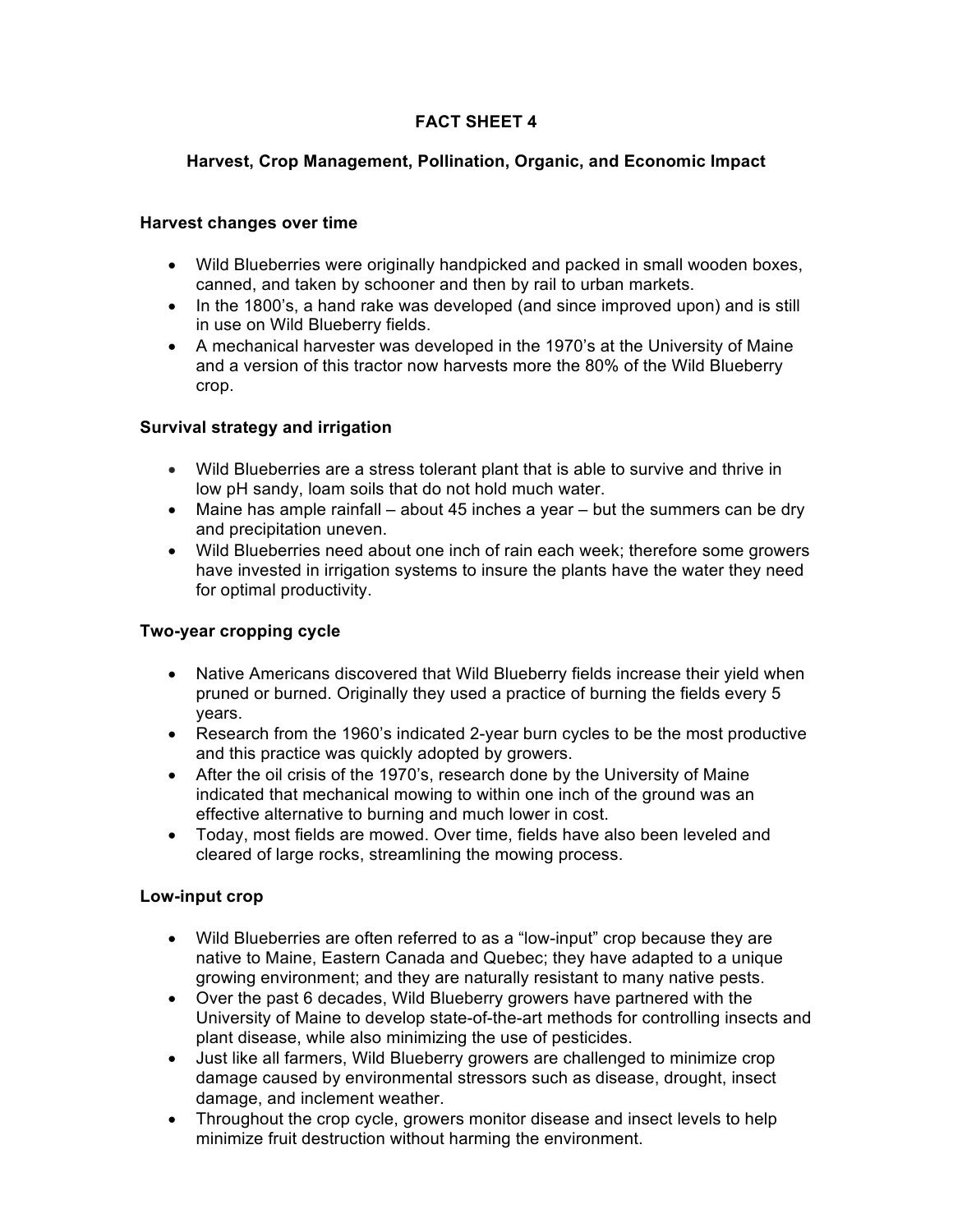- If critical levels are reached, growers consider a full range of control methods, from cultural techniques to the selective application of pesticides.
- Major limiting factors for production, such as shading and competition for nutrients from weeds, can reduce yield by as much as 80%.
- Growers use elemental sulfur to reduce soil pH to 4.0, reducing nutrients for weeds while still allowing acid-adapted Wild Blueberries to grow.

## **Use of pollinators**

- Wild Blueberries must be insect-pollinated to produce fruit. Good pollination produces more and larger berries and a more consistent ripening.
- Although there are hundreds of different native pollinators in Wild Blueberry fields, their numbers and occurrence vary so additional pollinators are needed to produce a larger crop.
- Maine imports thousands of honeybee hives (60,000 in 2016), making it the second largest user of bees, after California almonds.

## **Seasonal farmworkers**

- Historically, Wild Blueberry crops were harvested predominantly by Maine families. However, today the industry relies on seasonal farmworkers, many of whom travel to Maine each summer for work.
- During the peak of the harvest season, Wild Blueberry growers may employ dozens of seasonal farmworkers to harvest and flash freeze the berries to ensure a high-quality product.
- The Maine Department of Labor coordinates services for seasonal workers in Maine, and Wild Blueberry growers follow detailed state and federal labor laws as they apply to seasonal and migrant workers.

# **Organic production**

- In Maine, there are approximately 40 growers who are certified organic, but because Wild Blueberries are a low-input crop, the vast majority of our growers employ the knowledge-based crop management system known as Integrated Crop Management (ICM).
- ICM techniques are based on University of Maine research, which allows growers to sustainably manage the crop with the least possible impact on people and the environment.
- Organic fields tend to be less than 10 acres and yields are much lower per acre than conventional fields (2,000 lbs. versus 8-12,000 lbs.)
- Organic is a small, but growing percentage of the total crop, and demand for organic Wild Blueberries is increasing.

# **Economic impact**

- Wild Blueberries are harvested commercially *only* in Maine, Eastern Canada, and Quebec; and Maine is the largest producer of Wild Blueberries in the world.
- The economic impact of the Wild Blueberry harvest in Maine provides \$173 million in direct sales, 2,500 jobs, and a \$63 million annual payroll, according to a 2009 study conducted by Planning Decisions, Inc.
- The Wild Blueberry is Maine's official state berry.